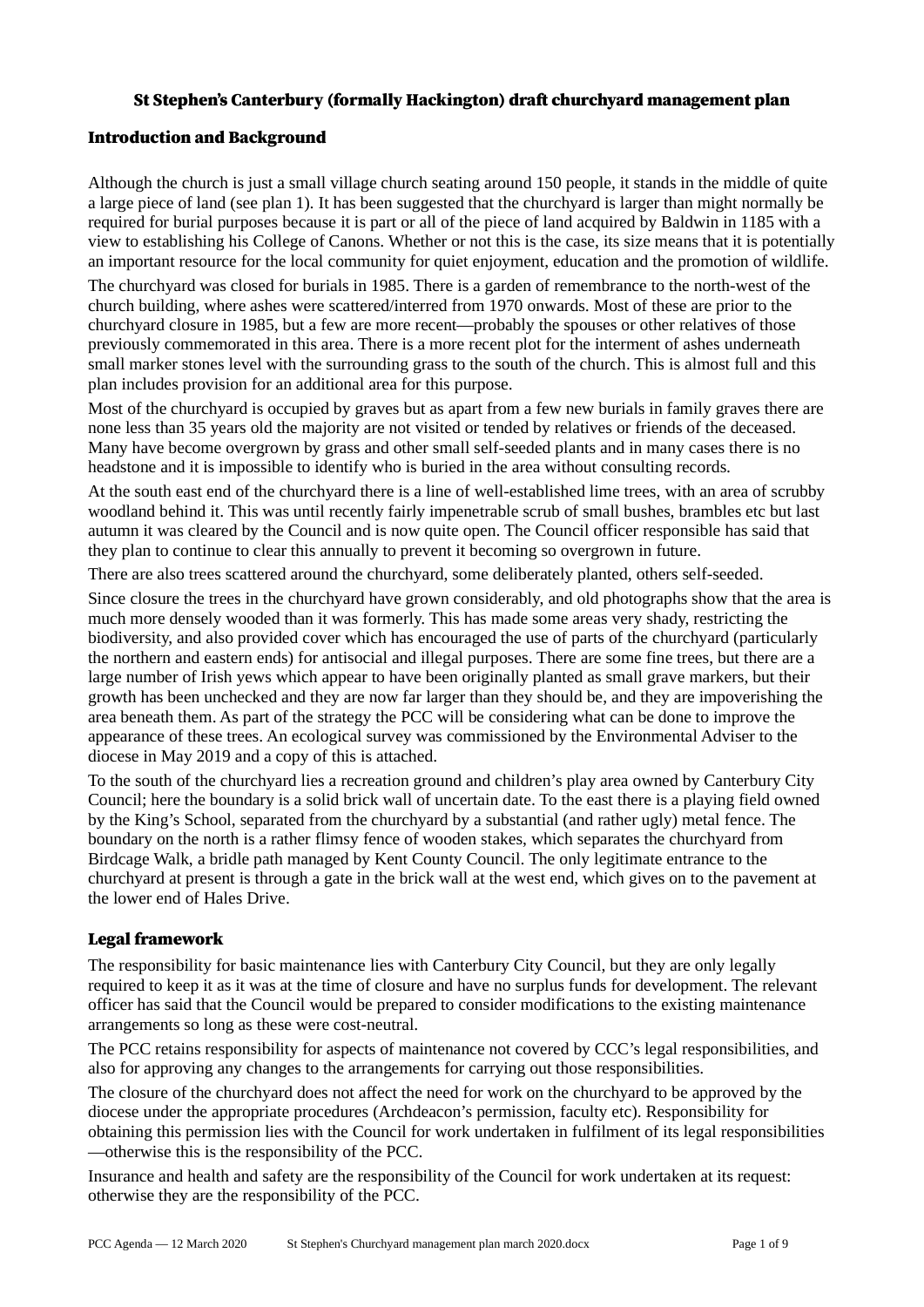The routine management of the churchyard is at present carried out by Serco under contract with the Council. They mow during the growing season according to a plan agreed with the churchwardens in 1990 (see plan 2). Broadly speaking they mow the grass as far as the east end (area 1) of the church and paths to the most easterly row of graves fortnightly during the growing season, maintaining it like a lawn; area 3 is treated as meadow grass and cut 4 times a year, whilst the more easterly section (area 4) is cut twice a year and is therefore often quite long grass; the soil under this area is therefore not much walked on or compacted by mowing, and is quite uneven; there are also often signs of mole activity.

The Council are also responsible for removing dangerous or unhealthy trees and are required to assess this situation every two years. A site visit was undertaken with them in August 2019 as a result of which they identified a number of trees which needed pruning or removing. This work has now been done. The visit also identified a number of healthy trees which would benefit from pollarding but this did not fall within the Council's remit, and the process of obtaining a quotation for this work, PCC and Archdeacon's approval is currently underway.

Serco on behalf of the Council will also make safe any hazards which appear in the churchyard,—unstable gravestones, holes in the ground, used needles etc.

Apart from the work done by the Council, a few members of the congregation and others voluntarily collect litter, sweep up leaves, weed etc. Although what is done is extremely valuable, the volunteer resources are inadequate for what is needed. This work is not undertaken according to any overall strategy and according to protocols agreed by the churchwardens and PCC, and issues of legal responsibility, health and safety and insurance are not clear. Those most active in this work are elderly and are aware that they may not be able to continue as at present for much longer.

The west end of the churchyard is frequently visited by a variety of people out for walks with their children and dogs or alone. There is a bench near the west door where people are often to be seen sitting— sometimes enjoying the peace and the sun, sometimes also enjoying a drink.

The church building is open from early morning to dusk during British Summer-time; in the winter it is open when activities are taking place. There is a CCTV camera covering the nave and the vestry and tower are kept locked when the church is open and unattended for safety and security.



There are tarmac paths north and south of the church as far as the transepts; beyond that the ground is grassed and uneven so people are less included to venture unless they are visiting graves or wish to do things they would prefer were not seen. There is also a path to the area for burial of ashes, although it is circuitous and rather slippery due to moss so most people seem to take a more direct route over the grass. The attention of the Council has been drawn to the mossy paths and they have agreed to take action on this, including the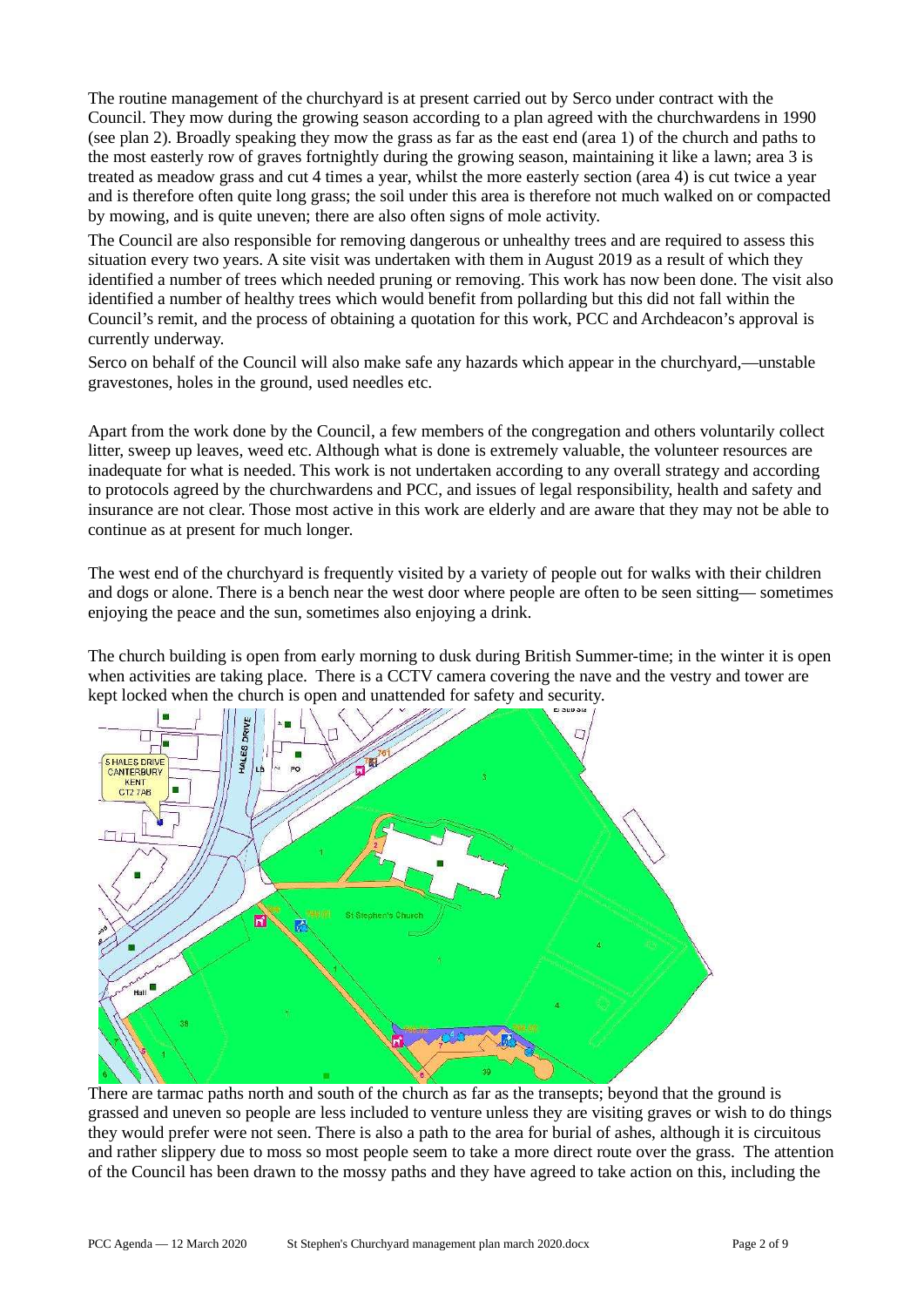path to the burial area, although this is not strictly their responsibility since it was laid since closure of the churchyard.

A public meeting in July 2019 and a follow up meeting the next month indicated an interest amongst residents' associations and other individuals and groups for greater involvement in the management of the churchyard and support for making it more accessible and better used as a community resource, and increasing the security of the area and diminishing antisocial use and its consequences e.g. littering. It was agreed that a voluntary group would be set up, under the aegis of the PCC, to organise and foster this involvement and the PCC has approved this concept in principle. This management plan is part of the process to implement this strategy.

## Aims of the Management of the Churchyard

The following aims have been agreed by the PCC:

1) to pay proper respect to those buried in the churchyard and to enable relatives, friends, descendants and others to visit those graves they wish to and place appropriate tributes in their memory.

2) to enable and encourage local residents and visitors to the area to enjoy the peace and tranquillity of the churchyard safely and securely,

- 3) to enable the churchyard to be used as an educational resource by local schools and visitors of all ages.
- 4) to encourage biodiversity in the churchyard so that wildlife may be protected and flourish in the area.
- 5) to find ways in which those who are not part of the worshipping community of St Stephen's can contribute to its maintenance and development.

It is recognised that these aims may at times conflict, and where this is the case the strategy outlined below attempts to be a reasonable compromise between them.

The full implementation of this development plan will require considerable sums of money and also involve organisation, obtaining quotations and in many cases faculties and planning permission. It is not therefore intended that the full plan should be implemented at once, but in stages of a considerable number of years. Arrangements for deciding which elements to progress, how and when, are outlined below.

Achieving the first four aims will require the involvement of local people beyond the worshipping community of St Stephen's'; this is seen as not merely a means to the end of achieving these aims but as a good in itself as part of the mission of the church, and a contribution to aims 2 and 3, and so has been included amongst the aims.

## Aim 1: Respect for the departed and facilitation of mourning

#### Grave identification

A large-scale plan of the churchyard together with the register of graves will be made available in the church to those wishing to identify a particular grave.

There are war graves in the churchyard; these will be identified on the plan above, and poppy crosses will be placed on each grave every year on Remembrance Sunday and will remain on the grave throughout the year. We have been approached by the War Graves Commission to say that they are launching a volunteer scheme for the care of such graves; we will aim to make such volunteers welcome and include them in the wider churchyard management strategy

The ashes of more than 100 people have been interred or scattered in the Garden of Remembrance.

The Garden of Remembrance will be maintained as a specific identifiable area of the churchyard, and plants and shrubs placed there to make it an ornamental garden will be maintained and replaced as necessary. Where they can be traced relatives and friends of those commemorated in this area will be encouraged to contribute to this financially and/or by assisting in maintenance under the volunteer scheme.

A memorial board will be installed near the Garden of Remembrance where ashes have been scattered, listing the names of those commemorated in this area. (This will require financial support and both planning and faculty permission).

The current area for interment of ashes will be maintained as at present, with the grass between and around the stones and between the area and the steps to reach it being cut regularly and maintained as a lawn. The tarmac path will be kept clean and moss etc which makes it dangerous to walk on removed (hopefully by the Council but we cannot insist on this as it is not strictly their responsibility). A bench will be kept in the area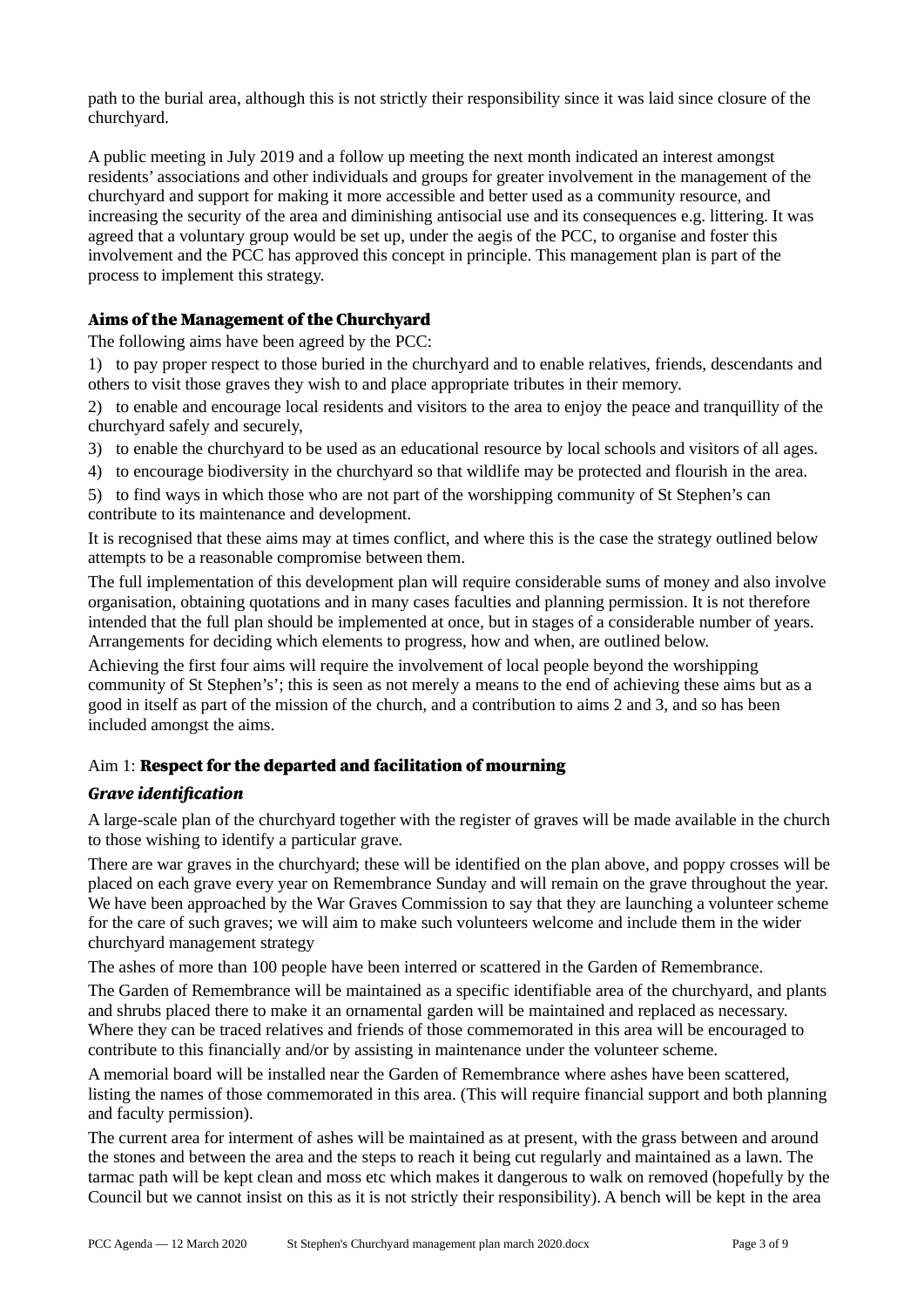so that those who wish to can sit comfortable for their period of contemplation close to their departed loved ones.

A new area for interment of ashes will be identified (see plan A). This and access areas to it will be maintained in a similar way to the present area. A faculty will be needed to allow this area to be used for interment.

Although primarily intended to contribute to Aim 4, the 'Adopt a Grave' programme will also contribute to this aim.

# Aim 2: To enable and encourage local residents and visitors to the area to enjoy the peace and tranquillity of the churchyard safely and securely,

## Security and safety

Police advice is that CCTV cameras covering the gate and the north east of the churchyard would be valuable additions to the security. The former would capture anyone entering the churchyard, and the latter area is hidden from public view and particularly suitable for anti-social behaviour (as instanced by the recent vandalism to the window in the north transept). Some believe the churchyard is part of a 'CCTV free' route from the Hales Place estate into the City, and if this is the case then it is particularly likely to attract antisocial behaviour; conversely CCTV would 'block' this route. Given the ease of access to the churchyard day and night these would need to be night vision cameras.

The planned work to coppice the group of Irish yews to the north of the church will make this coverage possible and improve sight lines for general visibility of this part of the churchyard.

The replacement of the wooden stake fence, which acts as a boundary marker but not as a barrier, with a hedge will increase security. The priority for this is at the east end of the Birdcage Walk boundary where there is less public visibility. Originally this was suggested as a way to improve wildlife and its implementation is discussed further under aim 4.

The path to the north of the churchyard and that to the area for burial of ashes have been neglected and are covered with moss which makes them slippery in bad weather. A maintenance programme to keep these clear has been discussed with the Council and will be monitored as part of this strategy.

## Welcome. Gates

Ideally in order to make people feel welcome to the space the gates should be open at all times. As the south wall is easily scaled and the gates are not lockable closing them offers no benefits in terms of security; on the contrary by discouraging bona fide visitors they increase the risk of antisocial behaviour.

In autumn and windy weather however open gates allow dead leaves and litter to blow into the churchyard, making the management of litter discussed below more difficult.

The removable notice on the right hand gate indicating that the church is open, together with keeping the left hand gate open, has been successful in encouraging visitors to the building. This will continue to be used when the building is open during daylight hours. An additional notice will be purchased which says 'The churchyard is open. Please come in' will normally be put in place when the church building is shut. A third notice stating 'The churchyard is open. Please shut the gate to keep out leaves and litter' will be available to be used in autumn and winter at times when this is a problem.

No other notices should be attached to the gates or elsewhere without explicit permission of the PCC

## Welcome. Paths

The extension of the existing paths into a network, completing the circle around the church and towards the east end of the churchyard would make it easier—particularly for those with mobility difficulties—to access the whole of the churchyard. An appropriate permeable surface would need to be laid on the areas currently under grass.

This would require considerable financial resources, planning permission and a faculty.

In the short term the Council has suggested a revision to the mowing plan, so that a network of paths is mown fortnightly and area where people are less likely to walk will be managed as meadows i.e. cut in early spring, in June and then twice more at about six-week intervals. A plan of this proposal is attached to this document. It is proposed that this should be adopted for a trial period of one year and then reviewed with the Council.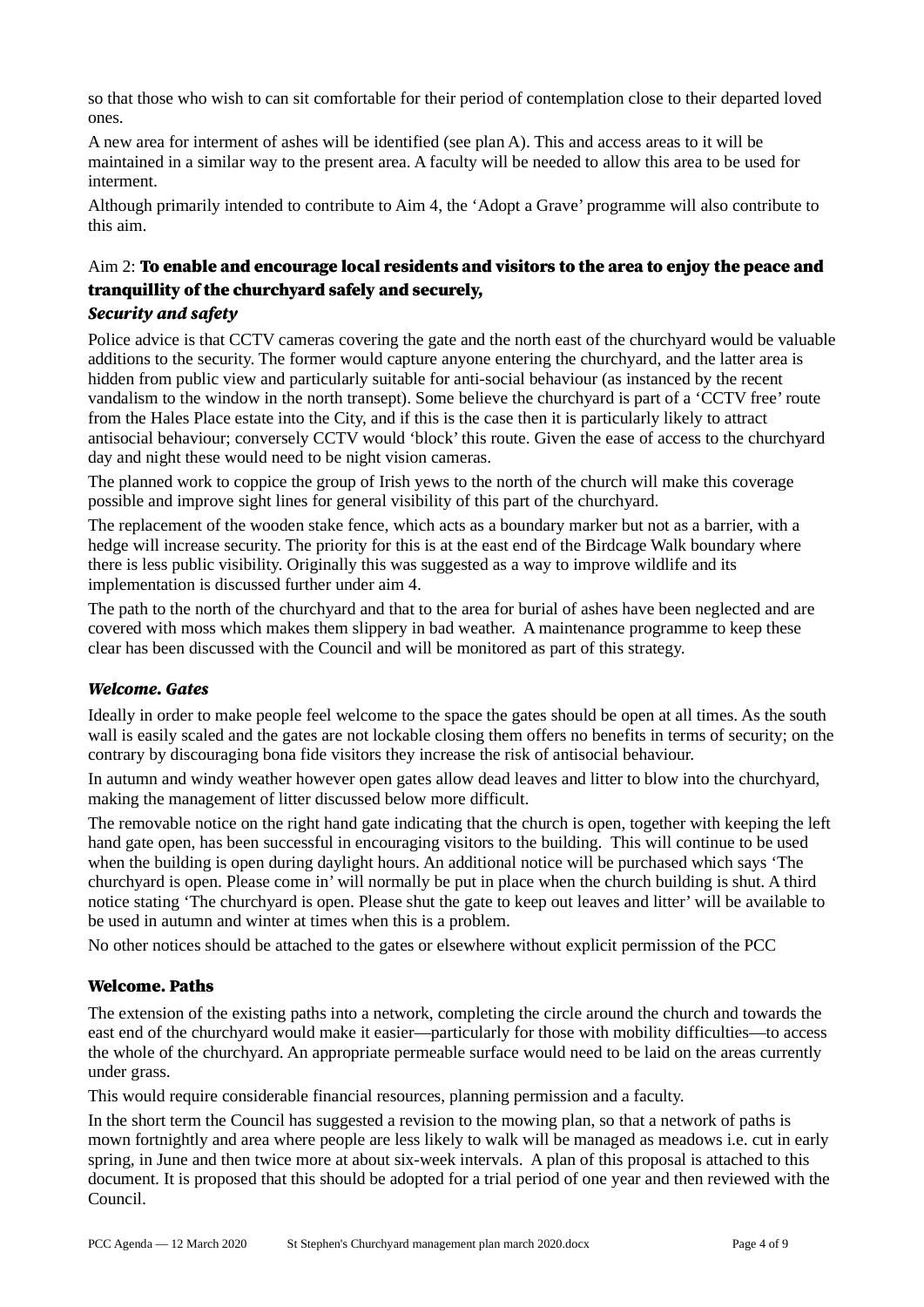Now that the scrub has been cleared a woodland walk and seating area in the wooded area beyond the line of trees can be developed. A natural path already exists and with use could be maintained as a beaten earth path to the eastern part of the churchyard. This may require some management above and beyond the Council's annual clearance of undergrowth.

As part of the above or in a different area the creation of a 'Quiet Garden' with appropriate planting and seating and resources would help people make use of the area of quiet. Advice on creating such as area will be available from the Quiet Garden Trust, but they are not in a position to contribute funding.

Both the last two above would involve both set up costs and volunteer labour for maintenance as well as probably planning permission and faculties.

## A North East passage

Creation of a north-eastern entrance to the churchyard would be likely to encourage legitimate usage of the whole of the area but it would also give access to those with less good intentions. Given the risk of antisocial behaviour in this part the security advice is that in addition to being covered by the CCTV mentioned above, this entrance should have a lockable and unscalable gate which should be closed in winter and at night all the year round. In addition to building costs of gates and pathways this would require planning permission, a faculty and consultation and collaboration with KCC who manage Birdcage Walk; and would add the task of locking this gate to locking the building for those who open and close the church. This is not therefore considered to be a priority, but an option to be kept under review.

#### **Litter**

At present the only option for refuse is either to take it away or to put it in the bins, which are usually placed discreetly on the north side, as they are not attractive

Provision of litter bins clearly visible near the entrance to the churchyard may help with the litter problem, and options for this will be explored and tested. Permanent arrangements will certainly require faculty and planning consent; whether temporary trials will be exempt from this requirement will need to be explored.

So far dog waste has not been a particular problem in the churchyard. If however improved access leads to increased usage including by dog walkers then that may change. The situation will be kept under review and appropriate provision made should this be necessary.

## Aim 3: to enable the churchyard to be used as an educational resource by local schools and visitors of all ages.

The church building and churchyard are resources of considerable educational value. Links already exist with St Stephen's primary school, the Archbishop's School and the University of Kent under which from time to time groups make use of these resources for educational purposes. Under this strategy these links will be maintained and strengthened.

The churchyard provides a rich source for learning about history and wildlife, and resources will be developed to make these more accessible to visitors. These will include:

Leaflets: On the trees in the churchyard. A survey was done some years ago and merely needs updating and making available.

On other plant life in the churchyard: the ecological survey provides the basis for this.

On the history of some of those buried in the churchyard: the information has been collected as part of the survey of graves conducted recently and just needs to be written up.

Further resources such as guided walks, quizzes etc will be developed when resources allow. This will depend on volunteers who are prepared to do this work. Opportunities for pupils and students to do this sort of thing as a project will be explored.

Initially these leaflets can be made available in the porch, but an outside leaflet box should be installed so that they are available to visitors when the church is closed. These will require some form of faculty permission.

A temporary notice board near the entrance giving general information about the churchyard and the development plan (for example changes in the mowing plan, tree work) will be installed. Further permanent signage to guide people around the churchyard and give information may be installed as and when this becomes appropriate and affordable. These will require some form of faculty permission.

The history of the church has recently been revised and this has now been made available in paper form within the church. Both this history and the leaflets discussed above will be also made available in electronic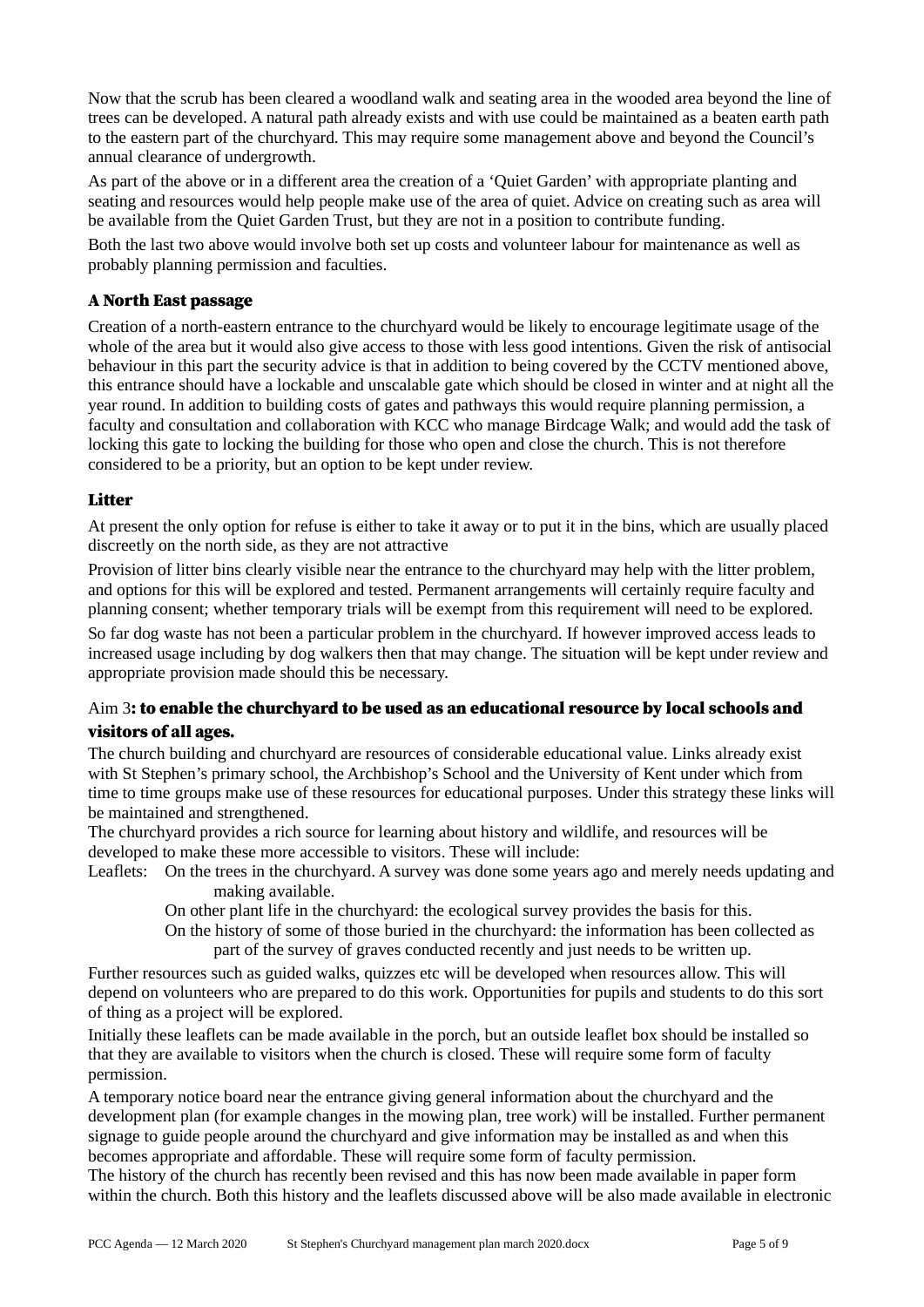form on the parish website, and QR codes placed in appropriate places to enable visitors to access them, and possibly published in paper form for sale in due course.

## Aim 4: To encourage biodiversity in the churchyard so that wildlife may be protected and flourish in the area.

#### A number of activities will contribute to the achievement of this aim:

- Provision of nesting boxes for birds, insect hotels, wood piles and composting bins which would encourage wildlife and enhance biodiversity (there would be purchasing and installation costs involved —the latter could be reduced by volunteering). Faculty and planning permission not required.
- Replacement of some or all of the wooden stake fence to the north of the churchyard by a hedge of native species. This has security as well as environmental benefits. Plants for this are available with adequate notice from the Woodland Trust free of charge, but adequate volunteers would be need to be assured not merely to plan the hedge but to maintain it. Some funding would probably also be needed at some point to employ a professional to lay the hedge to ensure a strong base. Faculty and planning permission probably required. Some plants have already been offered by a local RSPB representative for planting in autumn 2020. A decision on whether to accept this offer is needed.
- Adopt-a-Grave scheme. The idea of this is that individuals, families or groups agree to take responsibility for planting and maintaining a small area of the churchyard (usually though not necessarily a grave bounded by an edging stone) in an agreed manner which both contributes to the beauty of the churchyard and makes it more attractive to wildlife. There was considerable interest in this idea when it was mooted at the second public meeting last August. An outline plan of how this will work is attached.
- Creation of wood and leaf piles where fallen material should be gathered together to enrich the biodiversity. Such sites already exist mostly on the boundary with the King's school playing fields; these and others created when necessary will be clearly labelled so that all volunteers are aware of them and use them. Other than in exceptional circumstances all dead wood, leaves and other plant material will be composted or left to rot within the Churchyard so that the area becomes the site of a self-sustaining biological cycle.

## Aim 5: **Encouraging and supporting voluntary input**

The present volunteer workforce is small, elderly and lacks strategic guidance and protocols under which to work safely and securely.

In order to enlarge the volunteer workforce it is proposed that a St Stephen's Churchyard Supporters' group be set up. Individuals, families and organisations can join this group on payment of a subscription of £5 for individuals, or £10 for families and other groups. Simple ways in which people can do this, online and otherwise, so that the list of supporters with names and email addresses can be kept by the parish in ways which conform with data protection legislation and their contributions, by subscription and by other fund raising activities will be devised.

Supporters can contribute to the aims of this strategy in one or more of these ways:

- By donation of funds or specific objects (the latter with the agreement of the Churchyard Management Group) to support the aims above
- By taking part in churchyard working parties which will be organised under the auspices of the Churchyard Management Group from time to time.
- By agreeing to undertake regularly specific tasks to maintain the churchyard (collecting litter, sweeping up leaves, weeding etc) in accordance with the aims of this strategy as agreed with the Churchyard Management Group, and in accordance with the guidance for volunteers which will be developed as an annex to this strategy.
- By agreeing to fund and undertake the planting of a specific area with appropriate plants from an approved list to enhance wildlife in the churchyard and to maintain that area for an agreed period under the 'adopt-a-grave' scheme (outlined in annex Z).

All those volunteering to work in the churchyard will agree to do so in accordance with aims of this strategy, any specific guidance from the Churchyard Management Group and the general guidance for volunteers and will receive appropriate training and supervision.

Supporters will receive regular updates on activities and developments in the churchyard and will be sent the minutes of the annual review by the Churchyard Management Group. From time to time they will also be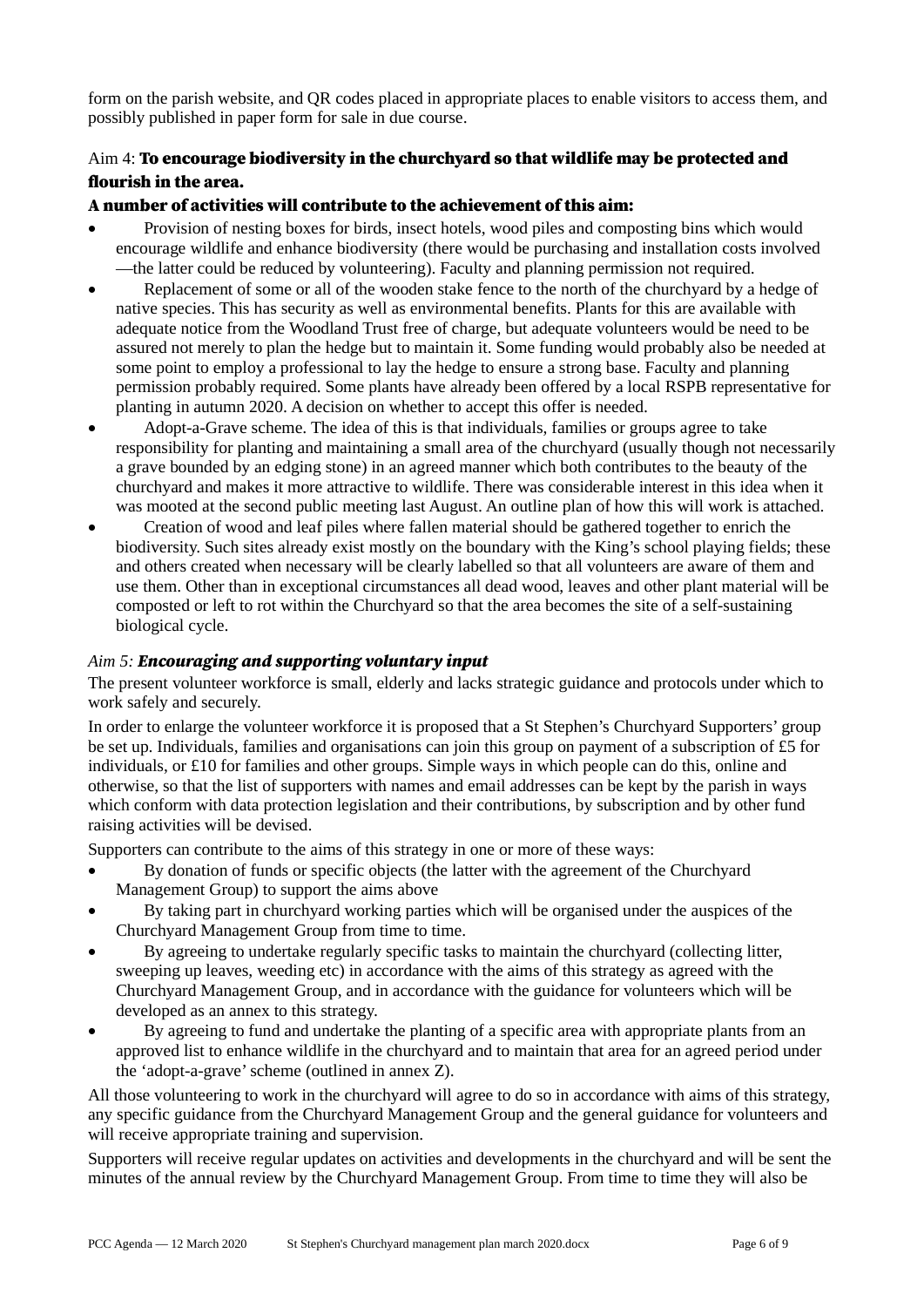invited to events which encourage and celebrate the richness of the churchyard. (e.g. Rogationtide, Corpus Christi, Harvest, Remembrance etc).

#### General maintenance

#### Council Mowing and maintenance

It is proposed that modifications to the mowing pattern be agreed with the Council to encourage wildlife by managing appropriate areas by strimming 3–4 times per year and mowing a network of paths which ensures good access to graves and to the more distant areas of the churchyard for visitors. Any changes need to be cost neutral; thus it will involve leaving some areas at the west end of the churchyard currently mown to grow longer (other than mown paths) to free up resources to mow paths in areas currently managed by occasional strimming. This will contribute to all the aims above.

The Council is responsible for dealing with any dangers which arise in the churchyard; for example unstable gravestones or possibly infected needles or other sharps. Procedures for informing the responsible officer of any dangers identified will be included in the guidance for volunteers (to be developed)

The Council is responsible for assessing and carrying out any work needed on trees in the churchyard as a result of them becoming dangerous or unhealthy. The next review is due in summer 2020. Tree work by volunteers should be done only with proper regard to health and safety and in accordance with this strategy and the advice received by arboreal experts at or as a result of the annual review.

#### Arrangements for implementation and review of this strategy.

A meeting will be held at least once a year between the churchwardens and representatives of the PCC and the Council (to be known as the Churchyard Management Group). Appropriate representatives of the diocese will be invited to this meeting to advise on the legalities of any actions suggested. Appropriate representatives of the volunteer register and of relevant local organisations (schools, residents' associations, other voluntary organisations) will also be invited to attend this meeting to give their views.

The meeting will

- 1. review the implementation of this strategy over the previous year and consider any actions needed to improve this.
- 2. consider whether it is practical and prudent to implement any of the development proposals in the current strategy and procedures for doing so including where necessary obtaining faculties or other permissions and raising funds (by obtaining grants, soliciting donations or other fund raising activities).
- 3. produce an annual plan for the management and development of the churchyard within this strategy over the next year and proposals for the triennial revision of the strategy.
- 4. review the guidance to volunteers and agree any changes needed to procedures outlined in that document
- 5. authorise one or more people to approve and monitor voluntary contributions to the churchyard management and other aspects of the plan for the coming year on a day-to-day basis.
- 6. Prepare a written report of its deliberations to be sent to the PCC and to all registered Supporters within one month of the meeting.

The PCC will consider this report at its next meeting and also receive and approve an account of income and expenditure relating to the churchyard (subscriptions from supporters, fund-raising, grants etc). This account will be made available on request to registered supporters.

## Priorities in the above plan.

The view of the PCC at the time of the adoption of this plan is that this is list of elements in the plan is in order of priority for their implementation. Some elements involve little or no cost or legal permissions; these can be done as soon as possible. Others involve finance and legal complexities to varying degrees and so can only be undertaken when the necessary resources are this may of course change according to circumstances

—for example if funding becomes available for an expensive element in the plan this may give it priority over a cheaper but unfunded element.

Group A. actions which can be implemented immediately (or at least within the next six months)

- 1. Create a Supporters' group.
- 2. Finalise adopt and disseminate volunteer guidance and training programme
- 2. Launch Adopt a Grave scheme
- 3. Find sponsors for nesting boxes and insect hotels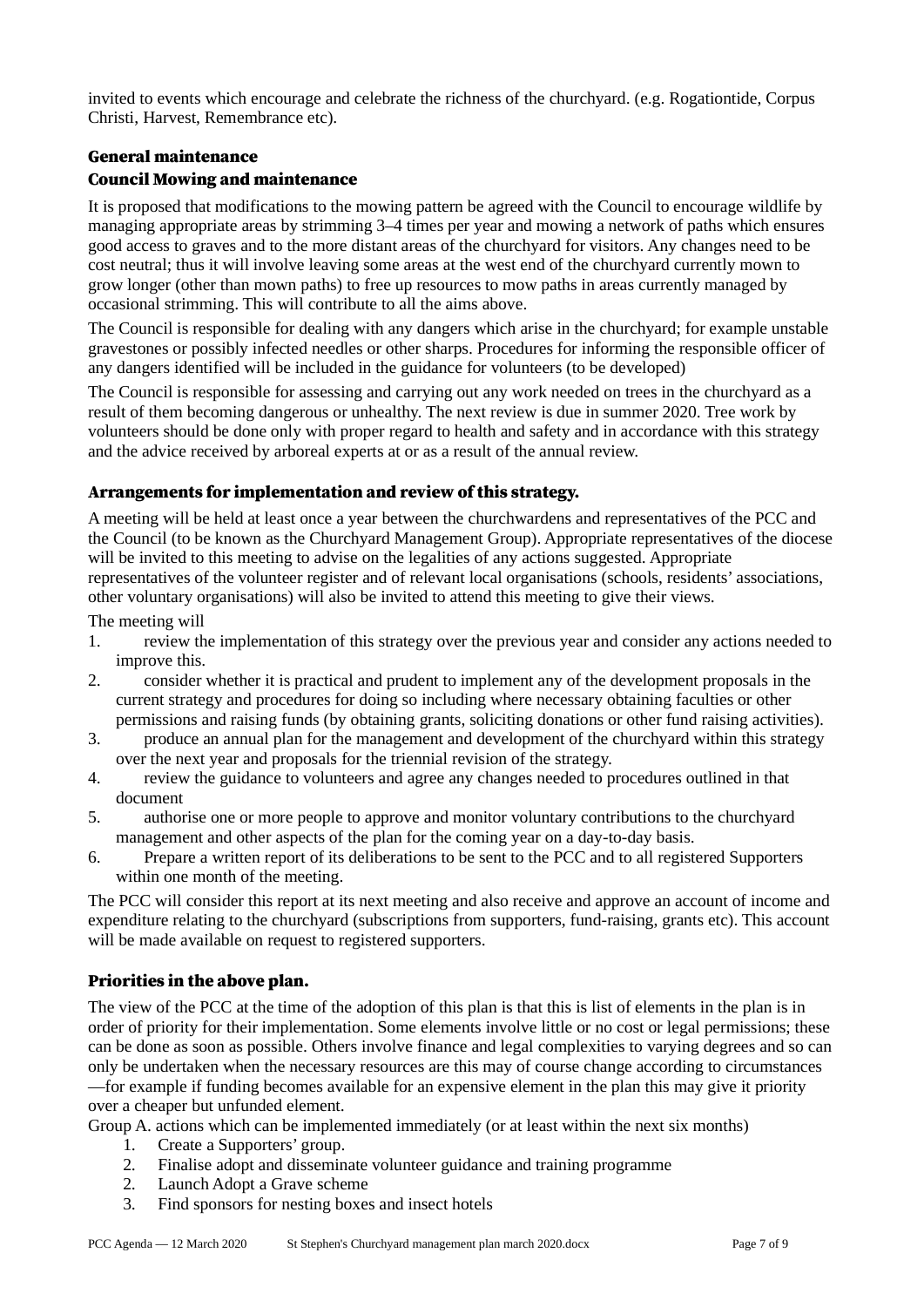- 4. Agree changes to mowing plan with Council
- 5. Publish updated church history in paper and online
- 6. Develop and publish information leaflets about the churchyards
- 7. Obtain notices to implement gate policy
- 8 Improve planting in Garden of Remembrance
- 9. Install CCTV cameras
- 10. Decide on priorities and timing for work on the Irish Yews.

#### Longer term action

- 11. Memorial Board for Garden of Remembrance
- 12. New area for Ashes
- 13. Outside leaflet dispensers
- 14. Educational Boards
- 15. Hedge
- 16. Path extension
- 17. Woodland Walk
- 18. Quiet Garden
- 19. North East Passage

## Adopt a Grave scheme

Following public consultation and advice from relevant experts in churchyard maintenance, ecology, legal processes and security the PCC has agreed a management strategy for the churchyard with the following aims:

- 1) to enable the friends, relatives and descendants of those buried in the churchyard to visit those graves they wish to and place appropriate tributes in their memory.
- 2) to enable local residents and visitors to the area to enjoy the peace and tranquility of the churchyard safely and securely,
- 3) to enable the churchyard to be used as an educational resource by local schools and visitors of all ages.
- 4) to encourage biodiversity in the churchyard so that wildlife may be protected and flourish in the area.
- 5) to find ways in which those who are not part of the worshipping community of St Stephen's can contribute to its maintenance and development and thus feel they have a stake in this beautiful space.

To this end this spring we are launching an 'adopt-a-grave' programme under which individuals, families and groups can agree to take responsibility for planting and maintaining one of the graves which is not currently being tended.

There are more than 50 graves in the churchyard which have an edging stone around them. Some of these also a headstone in situ, some do not. In either case many of them are no longer visited and maintained by friends or relatives of the deceased and are just full of grass and other self-seeded plants, although some of them have bulbs and other plants which are worth preserving. These are just strimmed from time to time by Serco as part of their management plan.

The flora of the churchyard is not particularly rich, and adding plants which would provide food for insect life would not only make the area more attractive to wildlife but also enhance its beauty.

We have initially identified 15 graves with edging stones around them which are suitable for "adoption". If however anyone has a particular empathy with a deceased parishioner even if they are not a relative and wishes to adopt that grave then this can probably be arranged.

Those who wish to 'adopt a grave' will agree to pay for and plant one of these bordered areas with suitable plants from the list below which has been agreed with our wildlife advisors. The plants chosen should also be suitable for the site of the grave, some of which are in full sun and others which are in partial or deep shade which affects what can be grown there. Also the nature of the soil differs somewhat from grave to grave. The choice should be discussed with those managing the scheme before purchasing plants. Information on where to obtain suitable plants is given below.

Adopters will also agree to maintain it for a period of time—ideally three years, but longer or shorter periods are possible.

Generally it is better both for look and for maintenance if the each grave is planted with one particular plant as a block so that it acts as ground cover and keeps down weeds although planting both with spring bulbs and herbaceous plants which flower in the summer is possible, and ground cover and a small bush (e.g. a rose) is